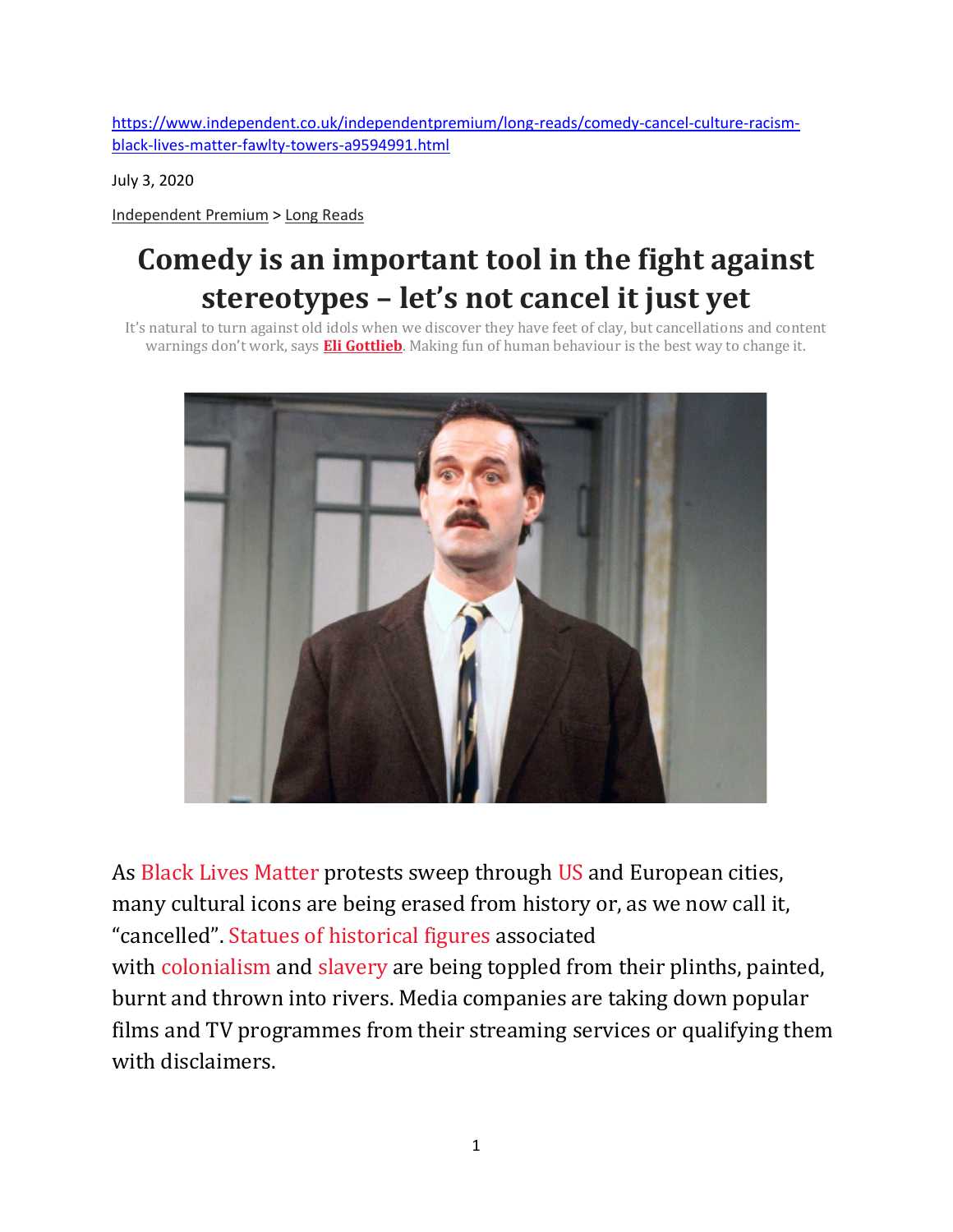The BBC removed an episode of the 1975 [comedy](https://www.independent.co.uk/arts-entertainment/tv/news/fawlty-towers-john-cleese-dont-mention-the-war-racism-black-lives-matter-a9562581.html) series *Fawlty [Towers](https://www.independent.co.uk/arts-entertainment/tv/news/fawlty-towers-john-cleese-dont-mention-the-war-racism-black-lives-matter-a9562581.html)* from iPlayer and all three [seasons](https://www.independent.co.uk/arts-entertainment/tv/news/little-britain-blackface-rebel-wilson-netflix-iplayer-britbox-matt-lucas-david-walliams-a9568301.html) of *Little Britain*, which first aired in 2003. *The [Jungle](https://www.independent.co.uk/topic/the-jungle-book) Book* (1967) and *[Breakfast](https://www.independent.co.uk/topic/breakfast-at-tiffany-s) at Tiffany's* (1961) are now preceded on Sky [Movies](https://www.independent.co.uk/topic/sky-movies) by a warning that the films contain "outdated attitudes, language and cultural depictions which may cause offence today".

[Iconoclasm](https://www.independent.co.uk/topic/iconoclasm) – literally, image destruction – has an ancient history. It's a theme that runs through rabbinic tales of Abraham smashing his father's idols, destruction of Arabian deities in seventh-century Mecca and the sacking of churches by Puritans during the English Civil War. In more recent decades, we've seen mobs tearing down statues of deposed tyrants, from Lenin to Saddam, and Isis militants reducing ancient [archaeological](https://www.independent.co.uk/news/world/middle-east/isis-mosul-iraq-army-terrorists-destroy-demolish-nimrud-temples-artefacts-a7418136.html) sites to [rubble.](https://www.independent.co.uk/news/world/middle-east/isis-mosul-iraq-army-terrorists-destroy-demolish-nimrud-temples-artefacts-a7418136.html)

Whether Jews, Christians, Muslims or BLM activists, iconoclasts usually have similar motives: to remove an affront to their convictions, to assert their dominance over those they seek to overcome and to unleash repressed rage on inanimate objects.

All forms of iconoclasm, from the literal smashing of idols to the metaphorical cancelling of people and cultural artefacts, focus – by definition – on appearances. That's not to belittle their significance. Symbols matter. Depictions of race that seemed acceptable in the past rightly offend us today. A monument to a slave trader in a public square makes that square less public; descendants of slaves own it less than descendants of slave owners.

But removing symbols of [racism](https://www.independent.co.uk/topic/racism) doesn't remove racism. It changes how things look, not how things are.

Cancellation of TV programmes and movies rarely works. More often, it boomerangs. That was the case in recent weeks: media companies' purges of offensive material only sharpened peoples' appetite for it. For example,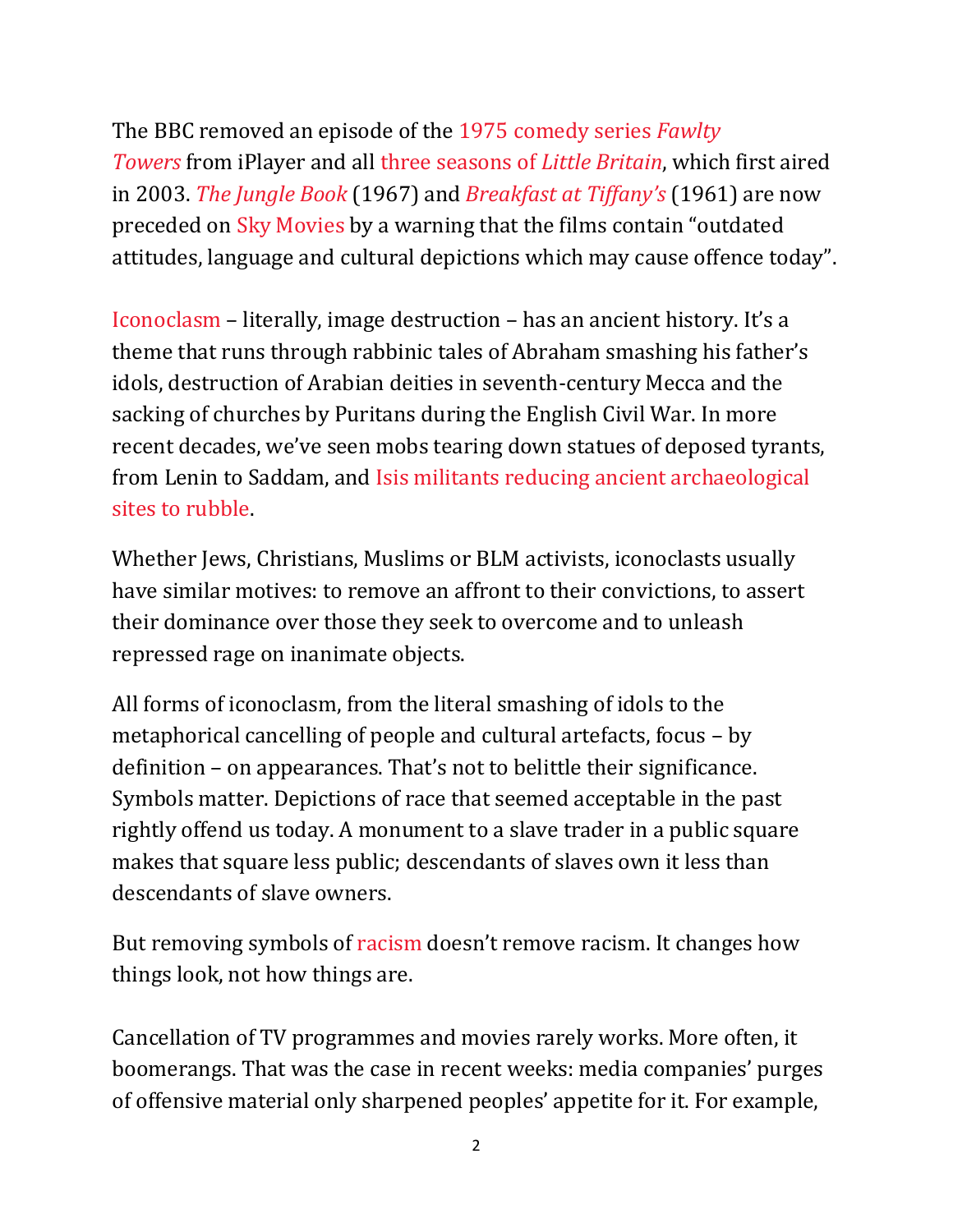illegal downloads of *Little [Britain](https://www.independent.co.uk/topic/little-britain)* from pirate platforms surged in the days following its removal from iPlayer. And, predictably, conservative identity politicians grabbed their latest chance to portray "mainstream media" as peddlers of censorship.



Some titles on Sky Movies, such as 'Aladdin', are preceded by a warning that the film contains 'outdated attitudes, language and cultural depictions' (Sky)

Content warnings don't work either. Recent psychological studies show that adding trigger warnings to texts and pictures makes little or no difference to how people experience them. In any case, such warnings are designed to protect the issuer, not the viewer. Sky's warning, for example, neither protects viewers from offence nor places the movies' depictions in historical context. It merely advertises the company's own virtue and dodges responsibility for the movies' content.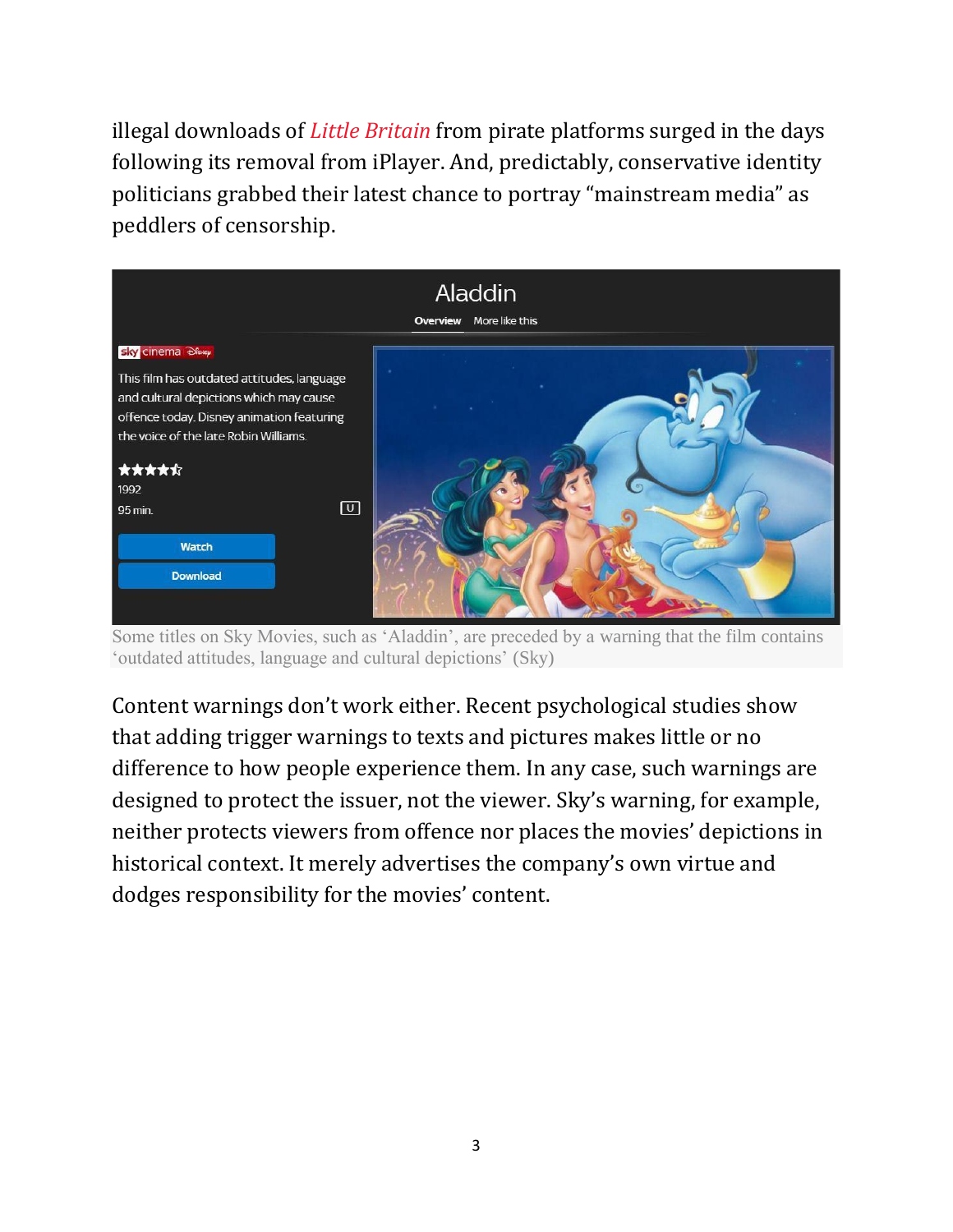

After complaints, HBO Max produced a panel discussion and documentary to accompany 'Gone with the Wind' to place the film in historical context (Turner Classic Movies)

[HBO](https://www.independent.co.uk/topic/hbo-max) Max is a notable exception. Following an *LA Times* op-ed suggesting the company remove *Gone with the [Wind](https://www.independent.co.uk/arts-entertainment/films/news/gone-with-the-wind-racist-hbo-max-trump-scarlett-o-hara-a9558531.html)* (1939) from their website, they did exactly that. Two weeks later they made it available again. But this time it appeared alongside a panel discussion and a documentary placing the movie in historical context. Instead of dodging responsibility, the company used its platform to educate viewers.

Interestingly, media companies are being more forgiving of drama than [comedy](https://www.independent.co.uk/topic/Comedy); while "problematic" dramas are being qualified with disclaimers, comedy shows are being removed completely. This is no coincidence. Comedy is the antithesis of correctness. Its power lies in holding up a mirror to our hypocrisies and reducing them to the absurd. Its play with stereotypes is itself a kind of iconoclasm. It takes down our idols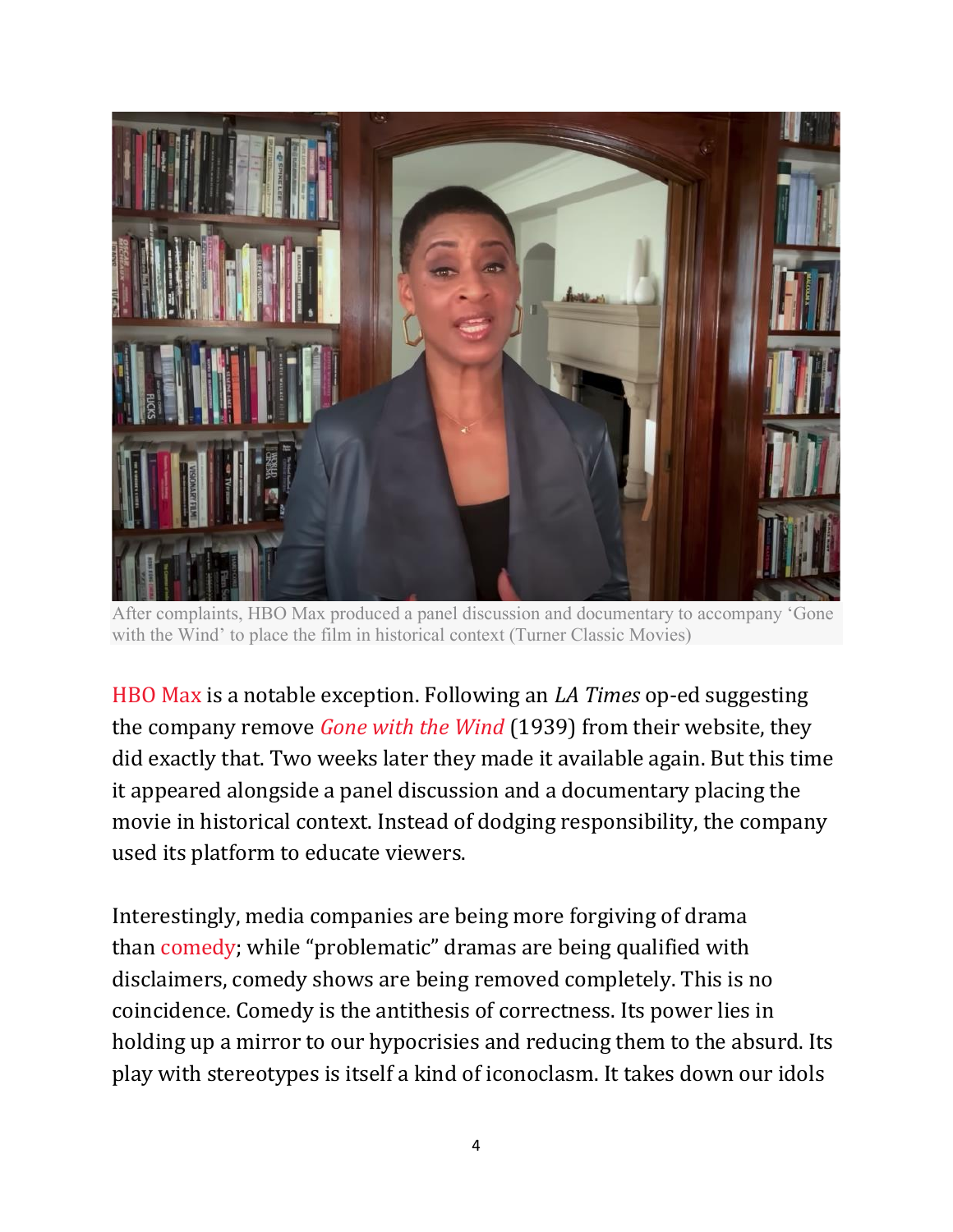and social certainties from their pedestals and shows them to us in all their silliness and human frailty.



Vivien Leigh and Hattie McDaniel in the 1939 movie, which has been criticised for perpetuating insensitive racial depictions and glamorising slavery (Turner Classic Movies)

Comedy is untameable. If the depictions of race, nationality and [sexuality](https://www.independent.co.uk/topic/sexuality) in *Fawlty [Towers](https://www.independent.co.uk/topic/FawltyTowers)* and *Little Britain* still make people laugh 20 or 50 years after they were first broadcast, no warnings or explanatory documentaries can make them more "appropriate".

In theory, everything is fair game for comedy. Quirks and strangeness intrigue us; exaggerated depictions of how we differ from each other release pent-up tensions that accrue from managing these differences in real life. Part of that release comes from laughing at others, not only with them.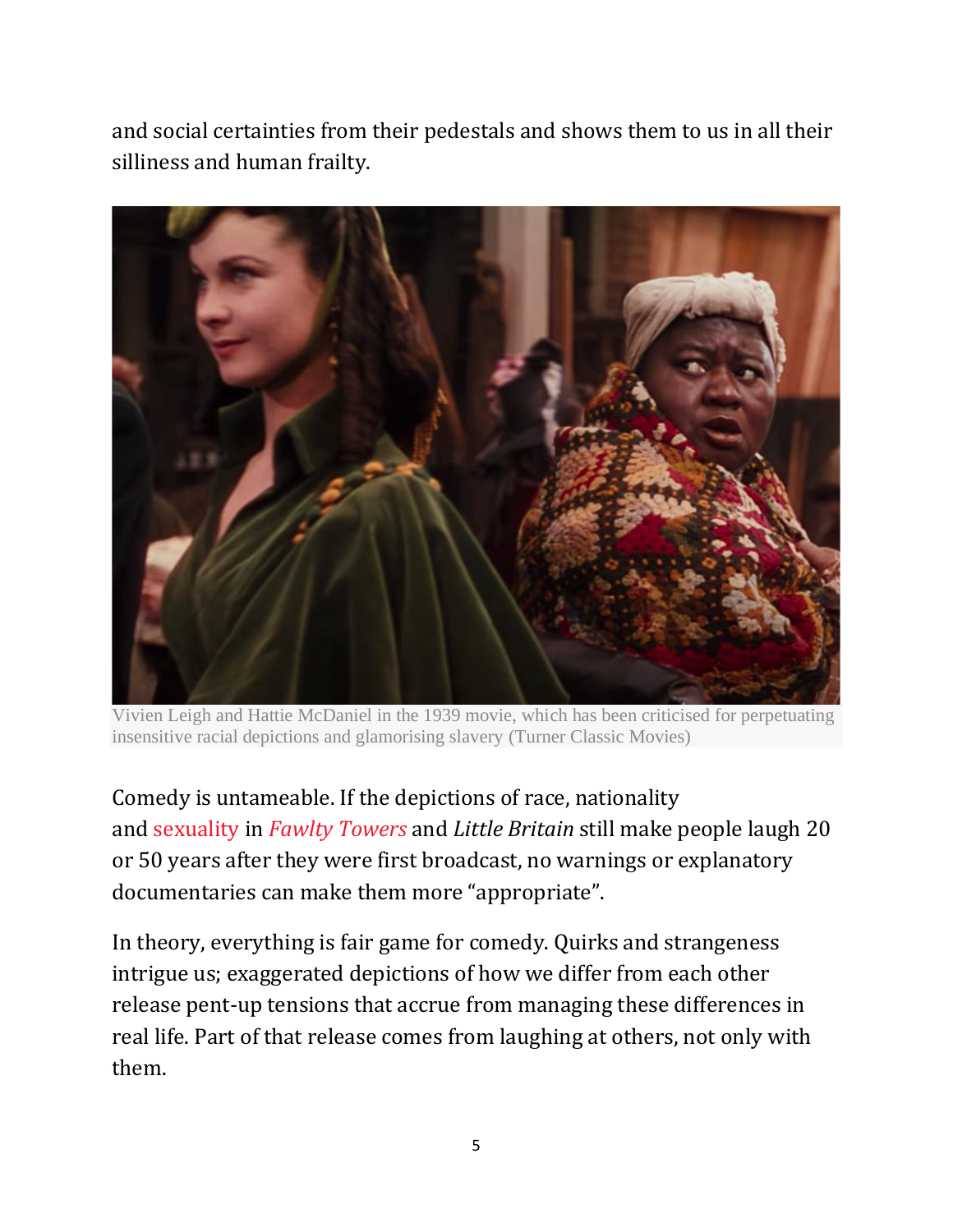In practice, however, rules of thumb have evolved to distinguish wellintentioned ridicule from deliberate aggression. One such rule is that you can make fun of your own group but not of others. Interestingly, this rule seems to be observed on a sliding scale: most strictly of all regarding race and ethnicity; less strictly regarding sexual orientation and physical features; even less strictly regarding nationality and social class; and not at all regarding [gender](https://www.independent.co.uk/topic/gender) (in the old-fashioned, binary sense of men making fun of women and women making fun of men).



Don't mention that epsiode: the BBC removed a 1975 episode of 'Fawlty Towers' because it contains 'racial slurs'. It has since been reinstated with a warning (BBC)

It's not clear why this sliding scale exists, or why it slides in this particular way. Perhaps it is related to the degree to which discrimination between different kinds of groups has led historically to violence; the degree to which mobility is possible between groups; or the degree to which differences between groups are visible. But none of these parameters explains why we are so much more accepting of men making fun of women than of white people making fun of black people.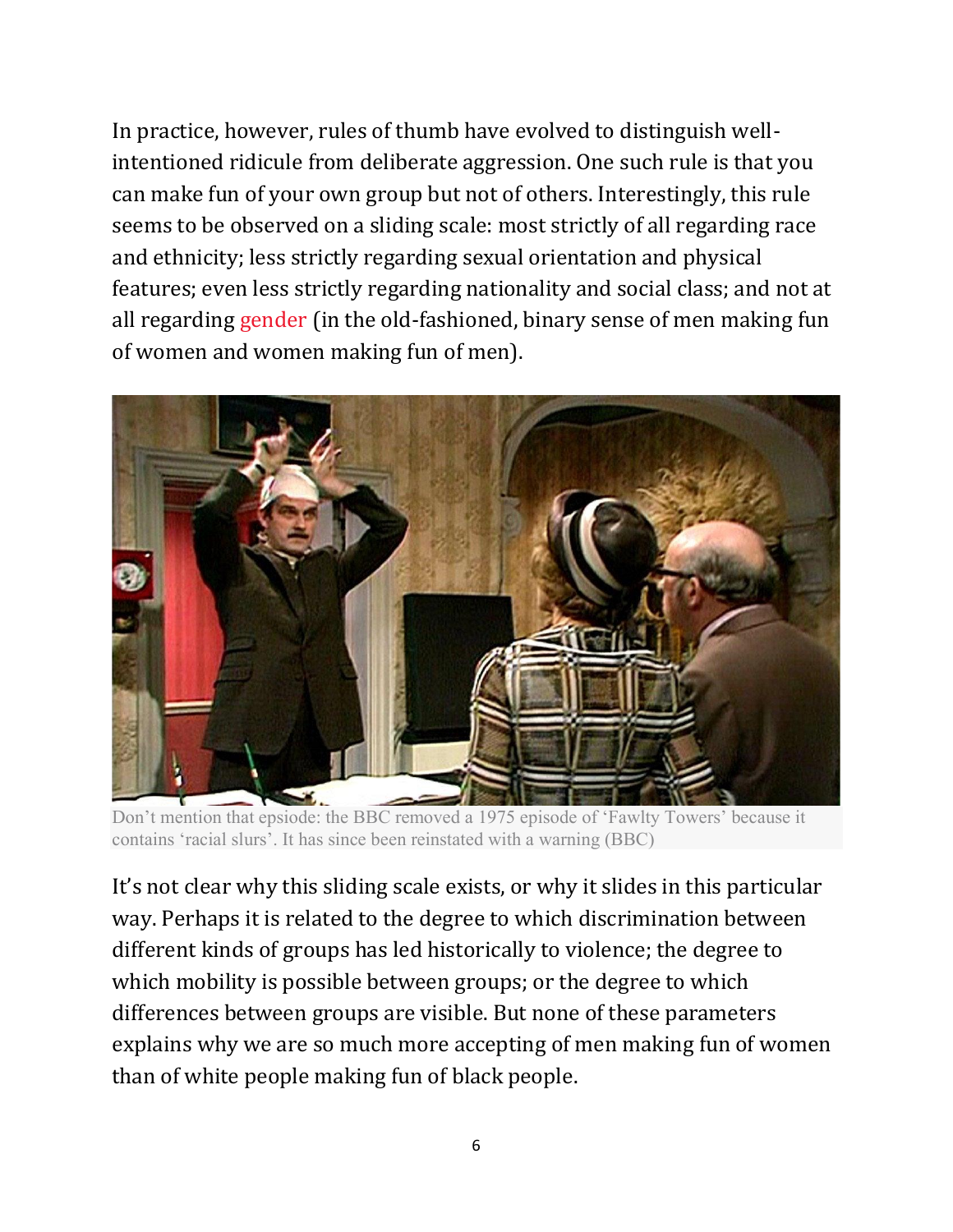

David Walliams and Matt Lucas as Little Britain characters 'Desiree and Bubbles Devere' (BBC/Little Britain)

Another feature of the rule is that it's asymmetric. It's more acceptable for black people to make fun of white people and for gay people to make fun of straight people than vice versa. This can be attributed to the history of oppression and the ongoing power differential. For white people to make fun of black people is to add insult to injury; for black people to make fun of white people is to fight the power.

Of all the comic shticks that break the rule, none is considered further beyond the pale today than [blackface.](https://www.independent.co.uk/topic/blackface) So much so that it seems incomprehensible that only a few years ago such depictions appeared on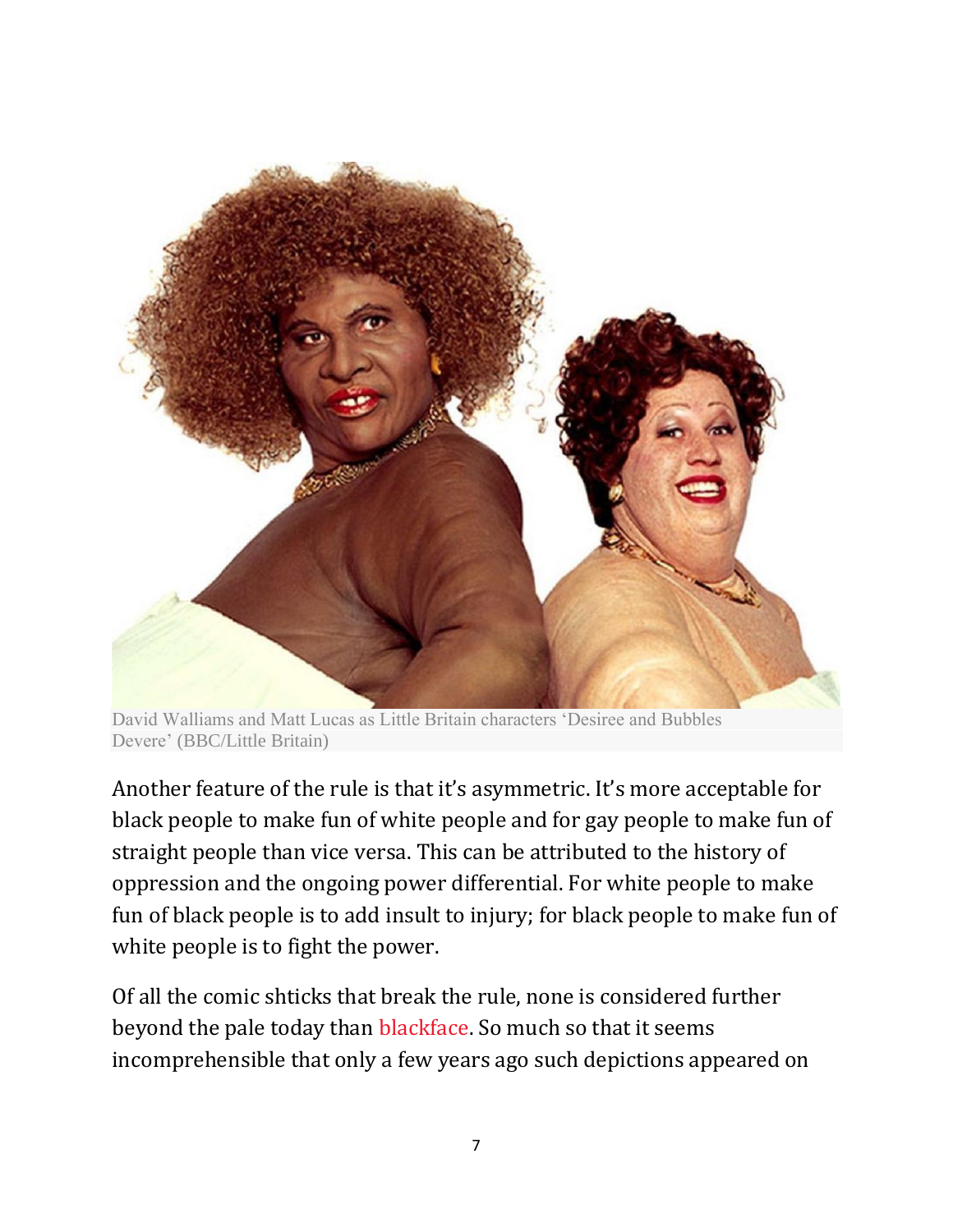television regularly without inciting even the slightest complaint, let alone general outrage.

Whatever our concerns about free expression, this is no time to be arguing the nuances of which kinds of blackface might be more or less acceptable. When the streets are burning with justified anger at the continued disregard for black life, it makes sense to remove the most blatantly offensive racial depictions and postpone such discussions indefinitely. As their creators' acknowledge, this includes some of the sketches in *Little Britain*.



Matt Lucas as Daffyd Thomas (BBC)

Nevertheless, it is a mistake to assume that when we laugh at stereotypical depictions we are laughing at those being stereotyped. More often, we are laughing at those doing the stereotyping. For example, we don't laugh at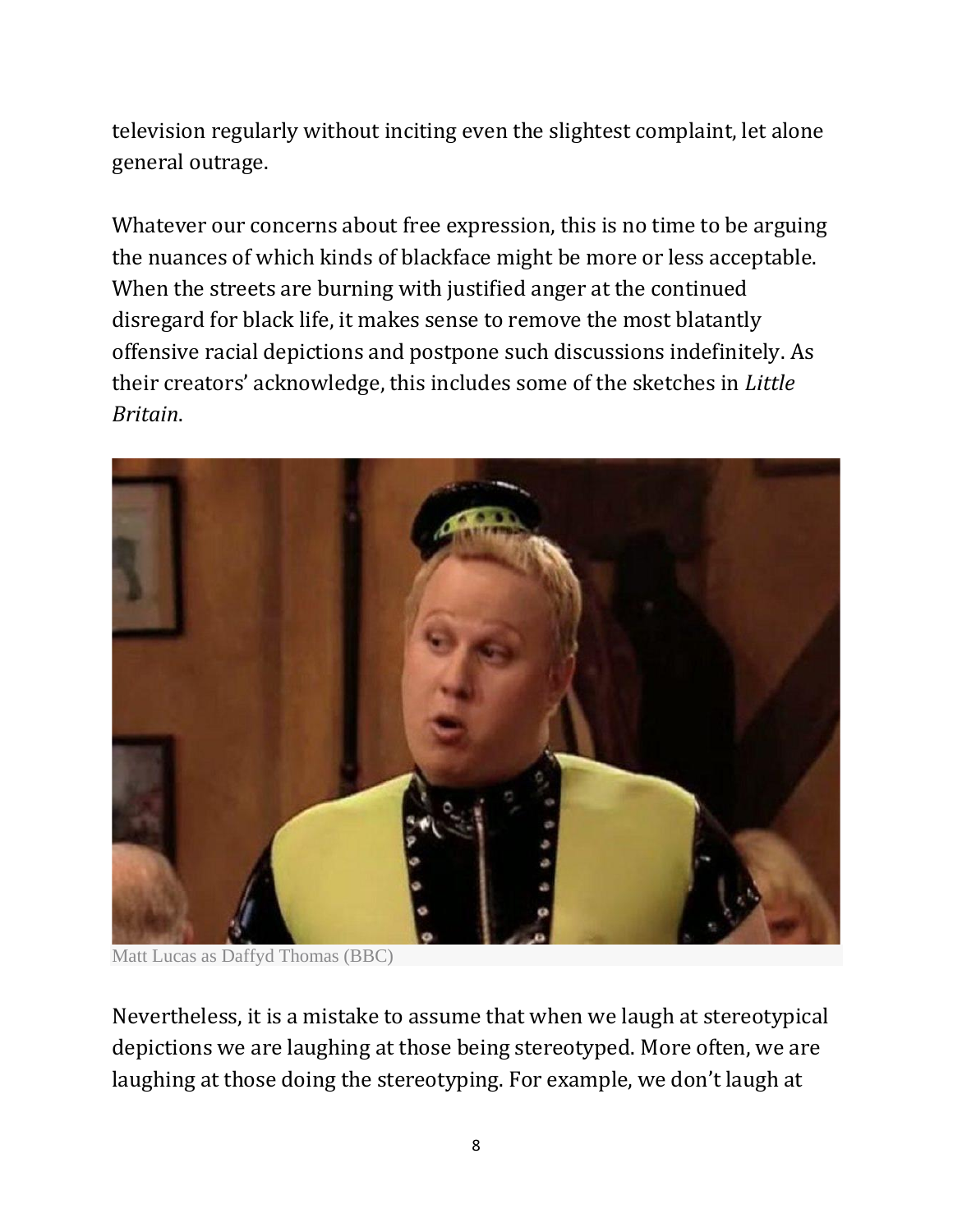Basil Fawlty's German guests for taking offence at his Hitler [impersonation.](https://www.independent.co.uk/voices/fawlty-towers-germans-television-racism-comedy-protests-a9563591.html) We laugh at the [xenophobia](https://www.independent.co.uk/topic/xenophobia) and insensitivity that lead him to assume that they will enjoy it and to berate them for being humourless Krauts when they don't.

Similarly, many of *Little Britain*'s funniest moments are those in which a character's exaggerated political [correctness](https://www.independent.co.uk/topic/political-correctness) is revealed to mask underlying prejudice and hypocrisy. When Linda, the college administrator, avoids identifying students as black or Asian but instead labels them with a long list of more offensive epithets, we laugh both at her racism and at the mess she makes trying to not to express it explicitly. When Daffyd, "the only gay in the village", ties himself in knots of self-contradictory homophobia, we are not laughing at homosexuals or homosexuality but at the contradictions of wanting both to be accepted as normal and also recognised as different.

Laughing at racism doesn't mean we don't take it seriously. Scenes and characters like those above show casual [bigotry](https://www.independent.co.uk/topic/bigotry) for what it is: ingrained, harmful stupidity. Removing them from our screens diminishes our capacity for self-critique. It throws out the baby of social commentary with the racist bathwater.

Alternatively, the BBC could go one better than HBO Max. It could remove scenes with blackface, leave the series' more subversive commentaries on race, gender, sexuality and [disability,](https://www.independent.co.uk/topic/Disability) and add a filmed discussion with the series' creators about what they removed and why.

The iconoclastic impulse is understandable. It's natural to turn against old idols when we discover they have feet of clay. But when we lump together all comedy that contains racial stereotypes – regardless of whether it's perpetuating or undermining them – we reduce diversity rather than protecting and celebrating it. To move beyond a world that casts everything